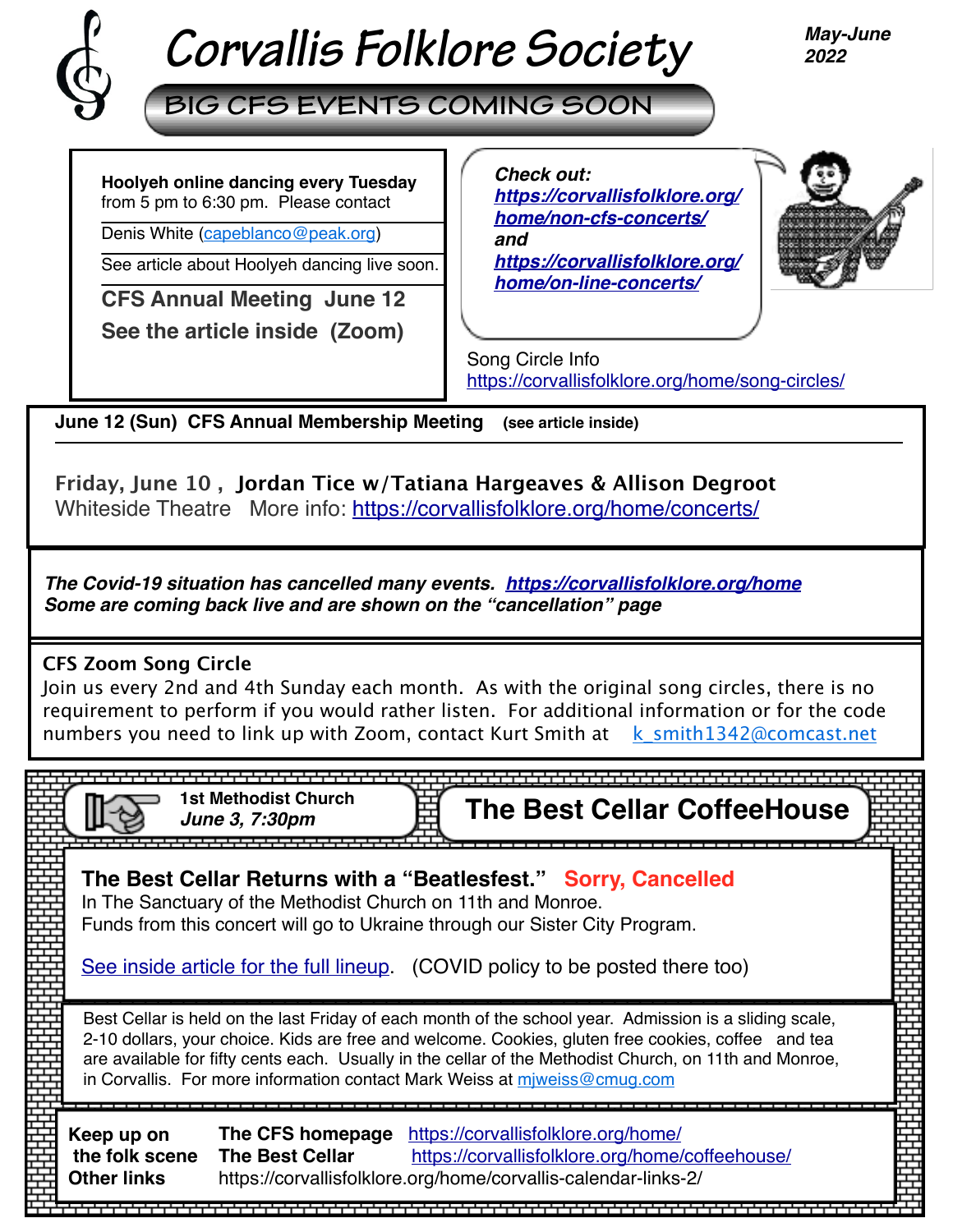#### **May-June 2022 Corvallis Folk Events**

**May 26, 7pm,** American Strings presentation of **Curtis Salgado** outdoors, on the Student Experience Center Plaza, OSU **[More info](https://events.oregonstate.edu/event/american_strings_on_the_plaza_an_evening_with_curtis_salgado#.Yn1xHS-B1oM)**

- **June 3, 7:30pm Best Cellar Beatlesfest,** in The Sanctuary of the Methodist Church on 11th and Monroe.
- **June 7, 8pm, True Life Trio** Troubadour Music Center concert, **[More info](http://www.truelifetrio.com/performances)**
- **June13 (Mon)** *UUSH***, Hoolyeh International Folk Dance,** (Cancelled until deemed safe)

**NOTE: Hoolyeh online dancing every Tuesday** 

There is weekly international folk dancing online led by Hoolyeh folks. Every Tuesday from 5 pm to 6:30 pm. Please contact Denis White ([capeblanco@peak.org](mailto:capeblanco@peak.org)) for playlists and details for joining zoom broadcasts.

#### **June 12 (Sun) CFS Board & Annual Membership Meeting (a Zoom link to go to CFS members)**

#### **Jun 13 (Mon) - CFS NewsletterDeadline**

**Jun 14 (Tue)** *CAC* **LOCAL FOLK Cancelle** 

#### **≈≈ CFS sponsored events listed in bold type ≈≈**

#### *Locations in Corvallis:*

- *GH:* Gatton Hall, First Congregational Church, 4515 SW West Hills Rd
- *CAC:* Corvallis Arts Center, 700 SW Madison.
- *IC:* Imagine Coffee, 5460 SW Philomath Bv
- *FPC:* First Presbyterian Church, 114 SW 8th St.
- *MC:* Methodist Church: 1165 NW Monroe
- *OFH:* Odd Fellows Hall, 223 SW 2nd 3rd St., Corvallis
- *T Troubadour Music, 521 SW 2nd St, Corvallis*
- *UU:* Unitarian-Universalist Fellowship, 2945 NW Circle Bv
- *UUSH:* Unitarian-Universalist Fellowship, 2945 NW Circle Bv, Social Hall

*W:* Whiteside Theatre, 361 SW Madison

\* advanced tickets at **Grass Roots Books**, 227 SW 2nd and Ticket Tomato or (for Whitesides, [Brownpapertickets](https://www.brownpapertickets.com) )

#### **Repeating Out of Town Events (most if not all of these are cancelled for now)**

Every Tuesday — Irish Ceili Dance Lessons (Salem)6:30 – 8:30pm, Ceili & set dance \$5, VFW Hall, 630 Hood St., NE, Salem Every Wednesday — Scottish Country Dance

- 7-8pm beginner, 8-9pm basic-advanced, \$5 or \$15/month Santa Clara Grange Hall, 295 Azalea Drive, Eugene FMI: Kalindi at 541-515-4433
- 1st Wednesday [Eugene Folklore Society](http://www.eugenefolklore.org) Song Circle FMI: 541-461-3786
- 2nd Wednesday of each month Zydeco Dance 6:30pm lesson, 7-9pm dance, free World Cafe, 449 Blair Blvd, Eugene. [Eugene Folk Soc](http://www.eugenefolklore.org)
- Every Thursday English Country Dance Classes (McMinnville) 7:00 - 8:30pm, McMinnville Grand Ballroom \$3 FMI: [http://](http://www.portlanddancing.com/moreinfo.aspx?moreinfo=1510) [www.portlanddancing.com/moreinfo.aspx?moreinfo=1510](http://www.portlanddancing.com/moreinfo.aspx?moreinfo=1510)
- Every Thursday Morris Dancing in Eugene FMI: <http://www.tworiversmorris.com/>

2nd, 4th and 5th Thursday — String-Band Jam Calapooia Tavern, Albany FMI:[http://calapooiabrewing.com/blog/](http://calapooiabrewing.com/blog/live-music-and-events/) [live-music-and-events/](http://calapooiabrewing.com/blog/live-music-and-events/)

- 2nd Friday Ceili, 7-8pm lesson, 8-11 Ceili, \$10 VFW Hall, 630 Hood St., NE, Salem, [http://www.ceiliofthevalley.org](http://www.ceiliofthevalley.org/)
- 3rd Friday English Country Dances, Santa Clara Grange Hall, 295 Azalea Drive FMI: 541 935 6051
- 2nd & 4th Saturdays  $-$  [EFS](http://www.eugenefolklore.org) Contra Dance 7pm lesson, 7:30pm dance, \$8 public, \$6 EFS/CFS, -\$1 before 7:30pm&students (w/ ID),The Dunn School, 3411 Willamette St., EugeneFMI: 541-302-2628
- 3rd Saturday Contra Dance 7:00-9:30pm dance Greenacres Grange, 93393 Greenacres Lane, Coos Bay
- Last Sunday Old Time Jam4:00pm, free Cozmic, 8th and Charnleton, Eugene, FMI:541-228-1644

Calendar Contact: [calendar@corvallisfolklore.org](mailto:%20calendar@corvallisfolklore.org)

**CFS Newsletter :** [newsletter@CorvallisFolklore.org](mailto:%20newsletter@CorvallisFolklore.org)

Every Tuesday *IC* – Celtic Jam, 7:00pm, free [http://](http://imaginecoffee.net/) [imaginecoffee.net/](http://imaginecoffee.net/)

## **Folk music on the internet From Chere Pereira:**

There are many musicians who are performing on facebook. Here are two great ones: **Sally Rogers Music** (a song a day; and there is an exceptional version of Lovely Agnes with Claudia Schmidt) **Susan Werner** (has something every Sunday at 4 PM).

**CONCERT BOOKING UPDATE** Contact Chere **[cherep@comcast.net](mailto:cherep@comcast.net) The booking web page is:** [https://corvallisfolklore.org/home/booking-cfs-concerts/booking-cfs-concerts/](http://corvallisfolklore.org/home/booking-cfs-concerts/booking-cfs-concerts/)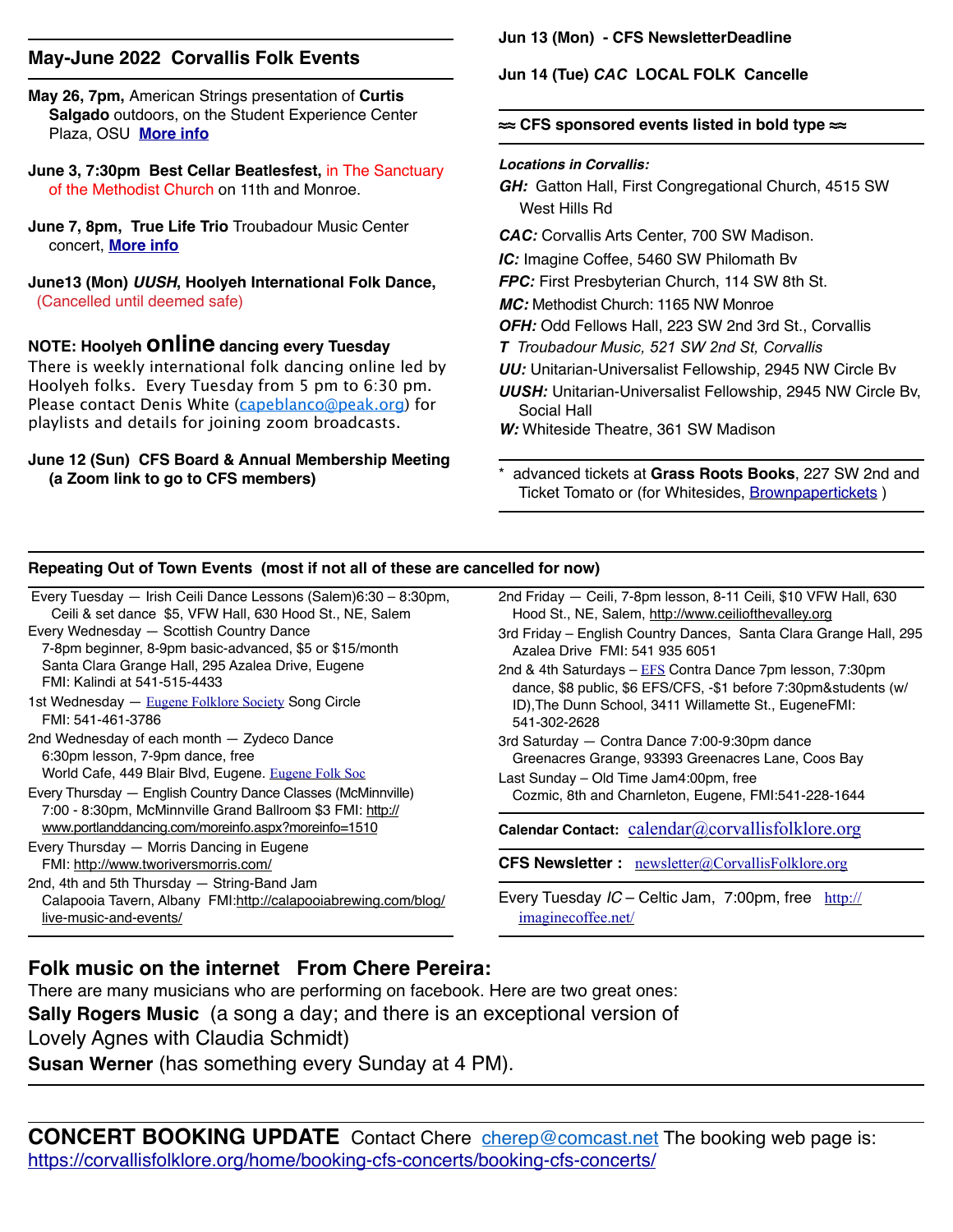# **Attention CFS Members . . . .**

#### **The next Board meeting and the Annual Membership meeting of the Corvallis Folklore Society have been scheduled!**

- **The June CFS Board Meeting** will be held on **Sunday, June 12th at 2:00 pm via Zoom**.
- **The Annual Membership meeting** will begin approx. 15 minutes after the board meeting adjourns (~ 3:15 pm).

#### Purpose of Annual Members Meeting:

An annual meeting is required of all non-profits for the benefit of its members. Required business includes:

- A review of CFS's financial status and budget,
- A profit-loss statement and report from the treasurer
- Open floor time for members' input
- Election of Directors by all CFS members present

#### **The Zoom link will be the same for both meetings. A reminder notice with the zoom link and tentative agenda will go out to CFS members one week prior.**

So please come! Zoom in early to see your board in action. Learn more about CFS operations and volunteer job opportunities. Bring your questions and concerns. Learn about your current board and vote for next year's slate of candidates. We hope to see you on June 12th.

The CFS Board of Directors

## **7:30 June 3rd The Best Cellar Returns with a "Beatlesfest."** [\(COVID policy to be posted soon \)](https://corvallisfolklore.org/home/beatlesfest-2022/) SORRY, CANCELLED DUE TO COVID CONCERNS

In The Sanctuary of the Methodist Church on 11th and Monroe. This will be an evening of (mostly) acoustic arrangements of Beatles songs. The line up includes:

Absolute: Elizabeth Wyatt, Julie Williams, Shelley Willis, and Mickey Reiman

Compass Rose: Laura Zaerr, George Beekman, Lynn Scott, Bill Veley, and Sabina Monn

River Rocks: Laurie Childers, Joe Casprowiak, Michael Everett, Tracy Daugherty, Bill Veley, Janetter Hardison Sharon and Dave Thormahlen

The Wallop Sisters: Suz Doyle, Jeannie Holmes, Nils Nilson

Fred Towne

Evelyn Idzerda

Pete Kozak and Mark Weiss

We look forward to this joyous event, and to bringing music from fantastic, local musicians back to our community after this loooooooong hiatus. Funds from this concert will go to Ukraine through our Sister City Program.

For more information, please contact Mark Weiss: miweiss@cmug.com

**Contra Dance is Back** See also: <https://corvallisfolklore.org/home/contradancing/>

If you would like to join the email list for contra dance announcements, please contact [corvalliscontra@gmail.com](mailto:corvalliscontra@gmail.com).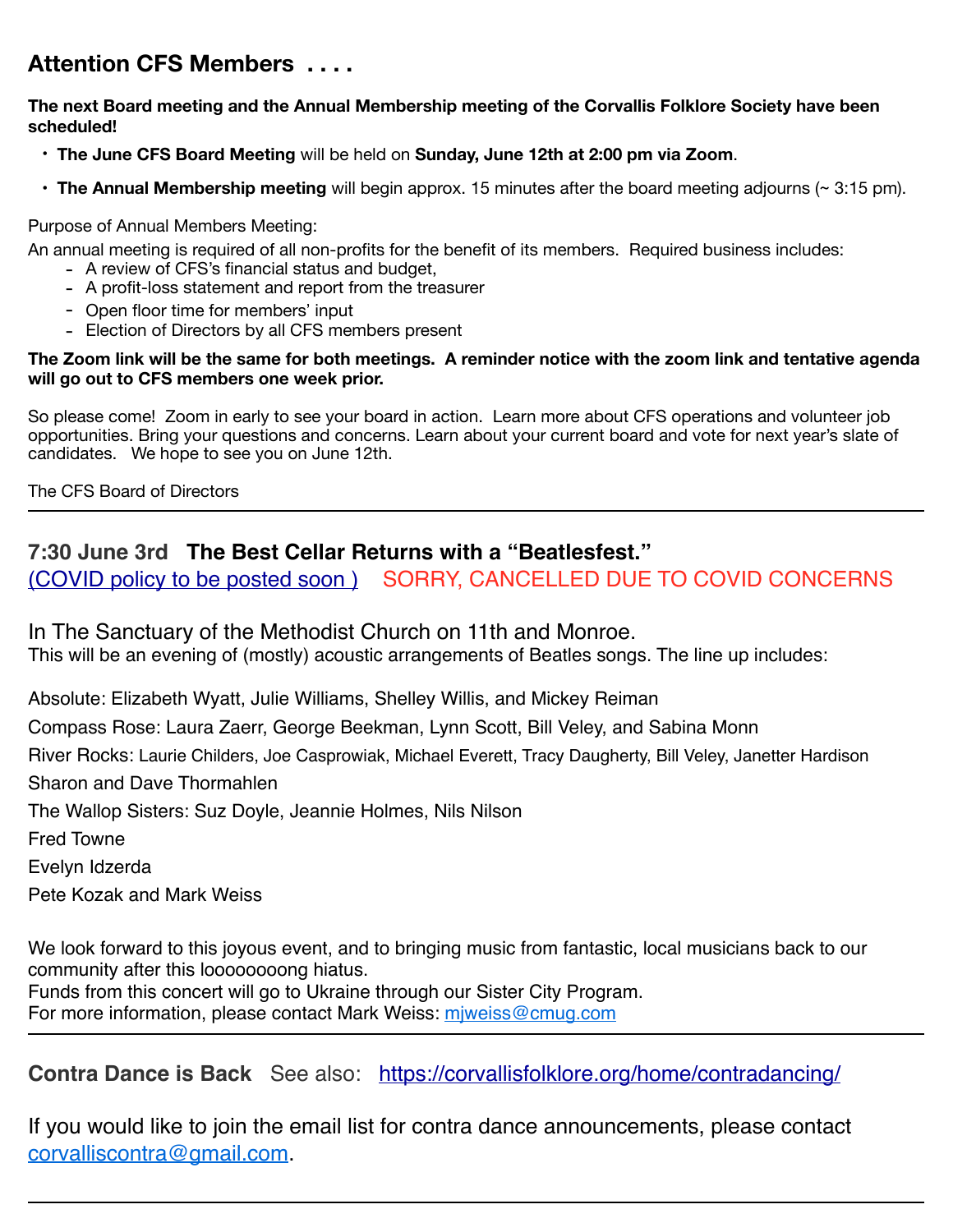## **Contra Dance is back in Corvallis! - The Overtones" with Shell Stowell. At Gatton Hall, First Congregational Church**, **May 21 @ 7:00 pm – 10:00 pm**

The dance will start at 7:00 PM with a reorientation to dancing in the era of COVID, helpful for all dancers. No partner necessary. Dance calling and role terms will be Larks & Robins. The cost is \$12 – \$20 sliding scale.

**Online registration** for the May 21 Corvallis Contra Dance will open soon.

In light of the COVID-19 pandemic, **pre-registration will be required**, and there will be an attendance cap of 108 dancers. To keep our community as safe as possible, we will also be requiring all attendees to provide proof of full vaccination (including a booster if eligible) and to wear a well-fitted face mask (K/N95/ KF94 is strongly preferred, or double masking with a medical & cloth mask). This mask requirement is independent of the Oregon mask mandate and will remain in place even though the Oregon mandate is ending. Please bring your own mask.

For more information on attendance requirements and other precautions, please see our COVID-19 policy here:

[https://corvallisfolklore.org/home/corvallis-contra-dance-covid-19-policy](https://corvallisfolklore.org/home/corvallis-contra-dance-covid-19-policy/)

All attendees must sign a CFS contra dance waiver at the door. Please read the waiver here before registering:

[https://corvallisfolklore.org/home/contra-dance-waiver-of-liability-draft-2022-03-03](https://corvallisfolklore.org/home/contra-dance-waiver-of-liability-draft-2022-03-03/)

**Announcing a new Corvallis band: "The Overtones"**, featuring Shari Ame on fiddle, Bo Leyden on mandolin and Irish flute, and Evelyn Idzerda on keyboard, backed up by a stealth rhythm section.

**Shell Stowell:** As a caller, she incorporates her love of teaching, organizing, and music to strive for clear, energetic instruction and variety in her programming. Shell also emphasizes safe, inclusive dance etiquette that promotes positive communication between dancers.

Beginners lesson starts at 7:00pm (experienced dancers welcome) dance starts at 7:30pm

Each dance is taught. No partner necessary (it's traditional to dance each dance with a different partner)

# **[REMEMBER: PRE-REGISTRATION IS REQUIRED](https://bit.ly/CFSContra2022May21)**

# **LOCAL FOLK! is cancelled until further notice.**

**Announcement.** The **Hoolyeh International Folk Dancers** are expecting to meet once a month, starting in June, on the 2nd Monday at the UU Fellowship Social Hall, 2945 NW Circle Blvd, Corvallis, OR 97330. They will meet from 7 pm to 9 pm with a mixture of programmed and request dances.

## **Hoolyeh online dancing every Tuesday**

There is weekly international folk dancing online led by Hoolyeh folks. Every Tuesday from 5 pm to 6:30 pm. Please contact Denis White ([capeblanco@peak.org\)](mailto:capeblanco@peak.org) for playlists and details for joining zoom broadcasts.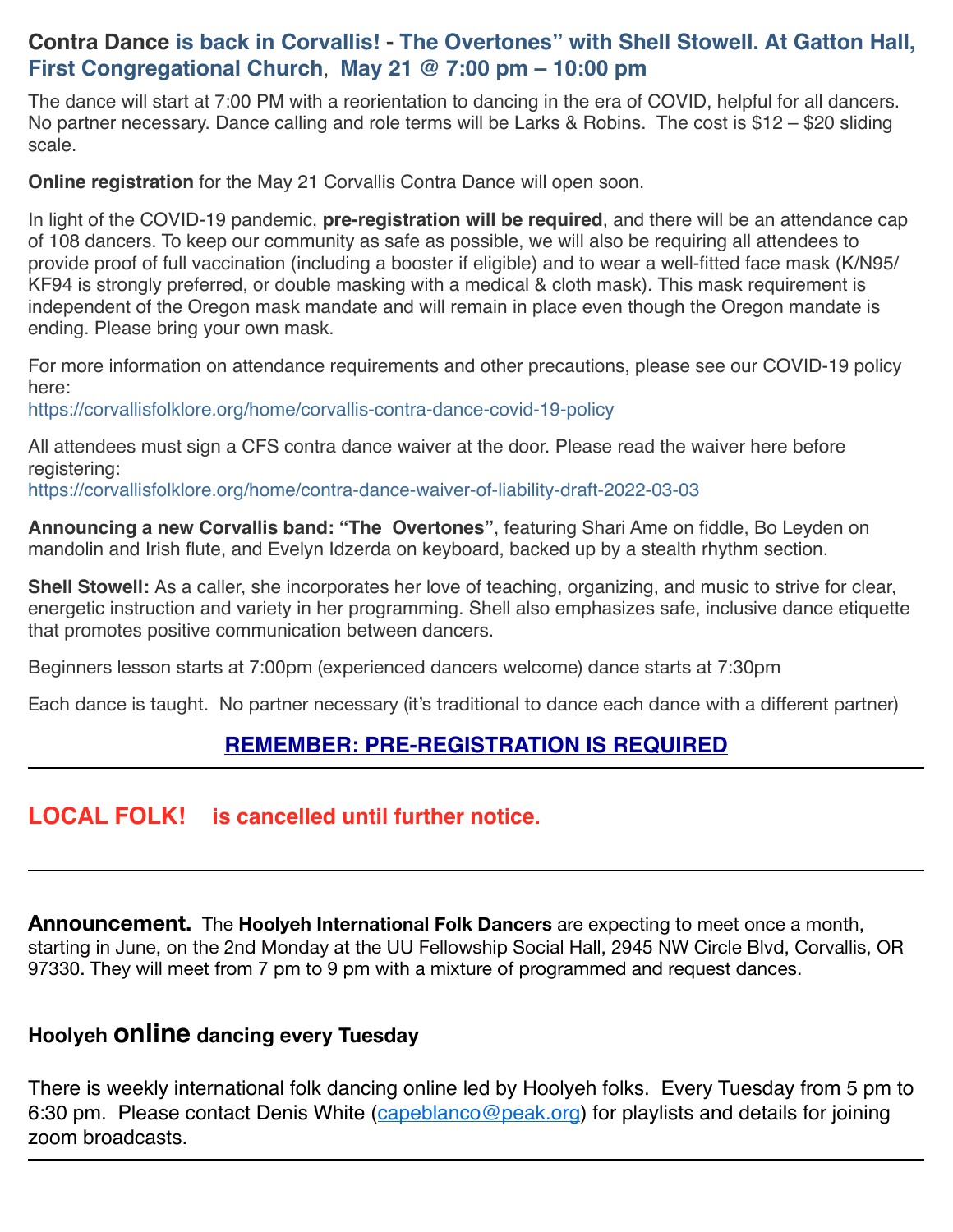# **Whitesides Music Series**

**Contact for info or to volunteer: Rob Gandara [rgandara@whitesidetheatre.org](mailto:rgandara@whitesidetheatre.org)**

# **LOOKING AHEAD: CFS/ Whitesides**

## **[Friday, June 10 , Jordan Tice w/Tatiana Hargeaves & Allison Degroot](https://corvallisfolklore.org/home/concerts/)**

Other shows : <https://www.whitesidetheatre.org/live-events.html>

#### **Cedar House Barn and Lawn concerts** <https://lisalynne.com/cedarhouse-concerts/>

We are located in the town of Monroe/Alpine which is about halfway between Eugene and Corvallis. Summer concerts start at 7:00PM, Winter concerts at 6PM. We gather for an hour of social time an hour before and hopefully we will be returning to our famous potlucks. We ask each attendee to donate \$20 or \$25. which all goes to the outstanding world-class touring performers that we present.

## **Wednesday, May 18** - **Banshee in the Kitchen**

All female Celtic quartet featuring champion hammer dulcimer.

## **Wednesday, June 29 - Lisa Lynne & Aryeh Frankfurter**

Celtic harps, rare instruments and wondrous stories.

## **CFS History: see the links at the bottom of a CFS webpage**

The CFS web link for **membership**: <https://corvallisfolklore.org/home/membership/>

## Information and a description of the Memberplanet system is posted there.

**Make sure we have your e-mail address if you want to receive the newsletter.** 

\* please contact: [membership@CorvallisFolklore.org](mailto:membership@CorvallisFolklore.org)

## **Membership Changes: member database is now an online service: Memberplanet.com**

What this means for Corvallis Folklore members:

\*

- \* You must have and use an email address to create or update your membership profile, and to receive notices from Corvallis Folklore
- \* You will be getting Corvallis Folklore newsletters and updates via email
- \* You will be able to renew your membership completely online using a credit card to pay
- \* Alternatively, you can send in a paper check to the address at the bottom
- \* Note the new fee structure below; Member Planet may not have that correct yet (send a check)
- \* If we have your email, you should have gotten an invitation to "join" Corvallis Folklore Society at memberplanet.com. Please do go there to update your profile and create a unique password. If you have not gotten this email, or have discarded it, please contact: [membership@CorvallisFolklore.org](mailto:membership@CorvallisFolklore.org)
- \* If we do NOT have your email, you will have to give it to us: Send email to membership@CorvallisFolklore.org stating your name, your family members' names (if any) and your email. We'll create your account and send you an invitation to "join" as above.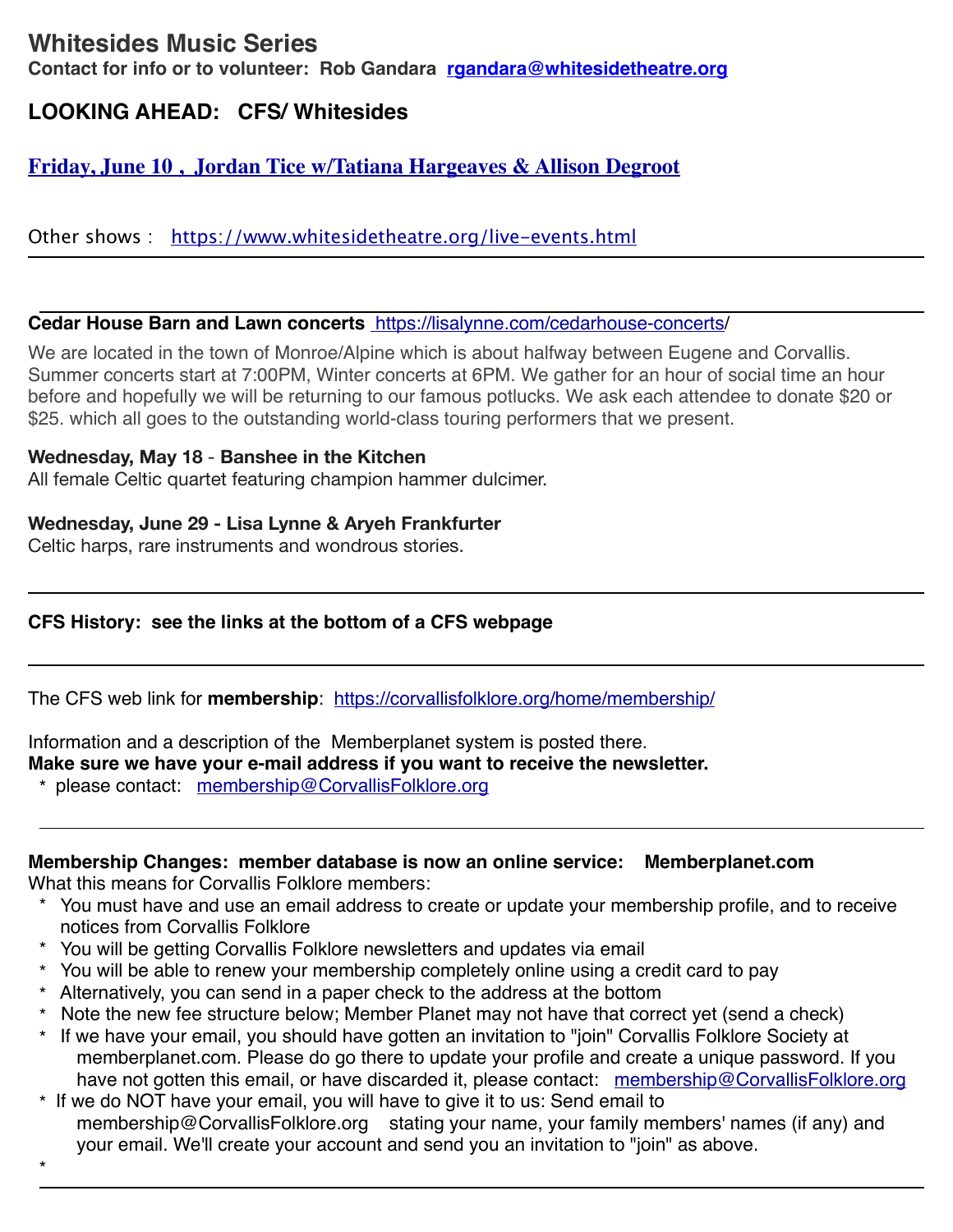# **The CFS Fee Structure**

As of July 1, 2018, CFS membership is free for the children of members and **each adult membership will be associated with a single email, with a fee of \$10 per year.** When your membership renewal notice comes to you, please choose the new "one size fits all" fee. If you and your family each wish to have their own membership, you should each sign up individually using your own email. As always, you may sign up or renew online or send in a check to CFS along with your contact information (or renew/sign up at an event).

## **Newsletter Changes:**

The monthly CFS Newsletter is now created in PDF format. An email link to current issue is automatically sent to members. (You need to have a reader app, such as the free Adobe Reader, to display the PDF). See also: <https://corvallisfolklore.org/home/newsletter-concerts-and-information/>

| <b>Membership Form</b>                                                                             |                                                                                                            |  |                                                                                                      | Date                  |                                                                                                                              |                                                                                      |  |  |
|----------------------------------------------------------------------------------------------------|------------------------------------------------------------------------------------------------------------|--|------------------------------------------------------------------------------------------------------|-----------------------|------------------------------------------------------------------------------------------------------------------------------|--------------------------------------------------------------------------------------|--|--|
|                                                                                                    |                                                                                                            |  |                                                                                                      |                       |                                                                                                                              |                                                                                      |  |  |
|                                                                                                    | City_______________________State_________Zip_____________Phone__________________                           |  |                                                                                                      |                       |                                                                                                                              |                                                                                      |  |  |
| E-mail                                                                                             |                                                                                                            |  |                                                                                                      |                       |                                                                                                                              |                                                                                      |  |  |
|                                                                                                    |                                                                                                            |  |                                                                                                      |                       |                                                                                                                              | Check one: New Member Manusching Muslim Renew after lapse Muslim Address change only |  |  |
| Dues per year: \$10 per e-mail (OK to pay several years)                                           |                                                                                                            |  |                                                                                                      |                       |                                                                                                                              |                                                                                      |  |  |
| Please fill out this form                                                                          | Pay on-line ("one size fits all" fee) or<br>and mail with your dues check to:                              |  |                                                                                                      | <b>CFS Membership</b> | PO Box 1690, Corvallis, OR 97339                                                                                             |                                                                                      |  |  |
| <b>Position</b><br>President<br>Vice Pres.<br>Secretary<br>Treasurer<br>Contra Dance<br>Folk Dance | <b>Name</b><br>Jason Schindler<br>Kurt Smith<br>Anne Smith<br>Van Fister<br>Jennifer Carlin<br>Denis White |  | <b>Position</b><br>Concerts<br><b>Best Cellar</b><br>Newsletter<br>Calendar<br>Membership<br>Website |                       | <b>Name</b><br>Chere Pereira<br>Mark Weiss<br><b>Dick Thies</b><br>Dave Rabinowitz<br>Linda Herlihy<br><b>Frank Griswold</b> |                                                                                      |  |  |
|                                                                                                    | Full CFS contacts are at:                                                                                  |  | https://corvallisfolklore.org/home/contact/                                                          |                       |                                                                                                                              |                                                                                      |  |  |

Volunteers are always needed! Please go to the above link to contact those responsible for the areas of interest to you.

The newsletter deadline is 5:00 PM on the 2nd Monday of the month. Send by e-mail to: [newsletter@CorvallisFolklore.org.](mailto:%20newsletter@CorvallisFolklore.org) Text in the e-mail or most other word processor programs will work if you send them in a version that is not too new. My translator might not do the latest version. Non-CFS concert info can run no more than one-half page and won't be run opposite a CFS event.